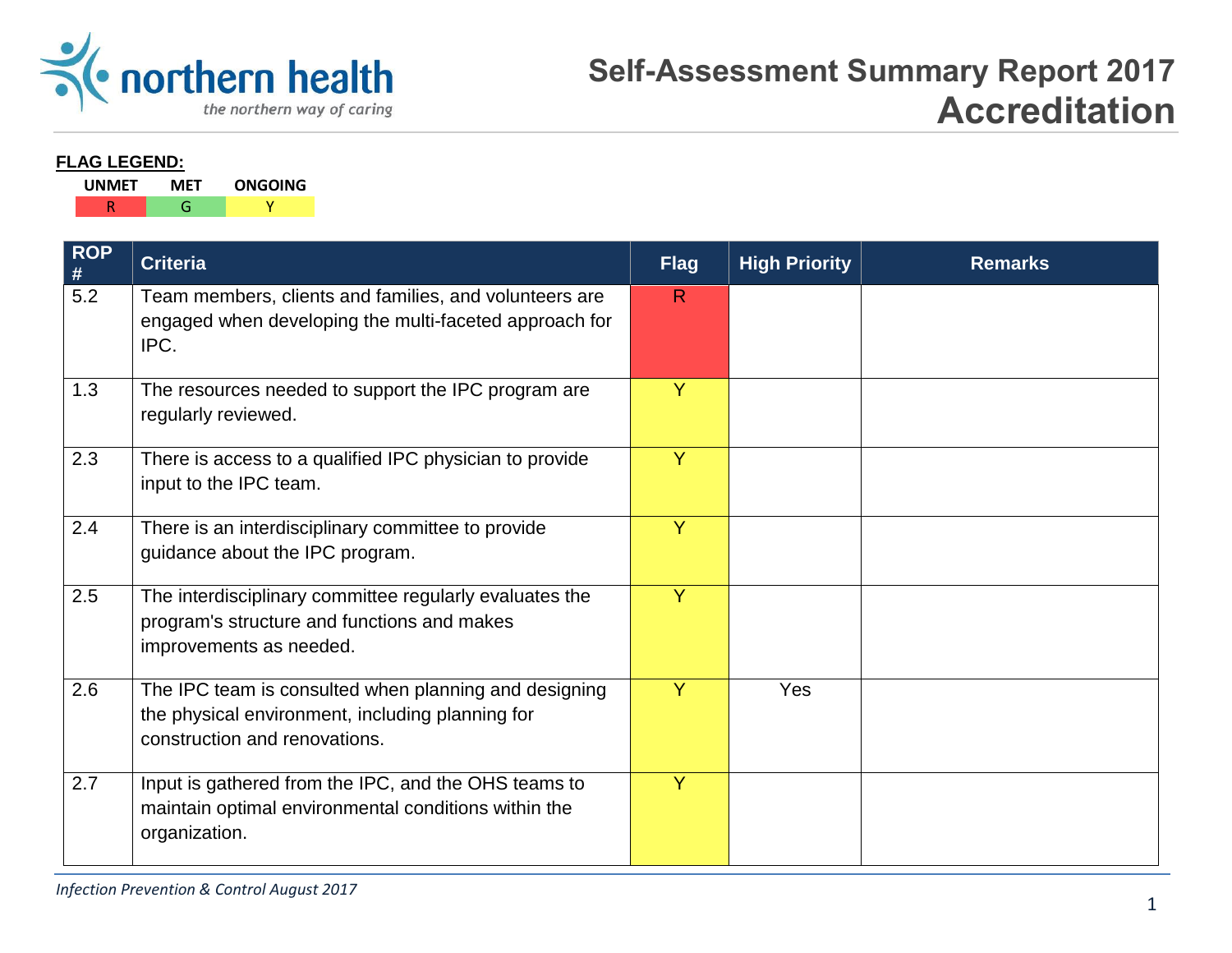

| <b>ROP</b><br>$\#$ | <b>Criteria</b>                                                                                                                                                                    | <b>Flag</b>    | <b>High Priority</b> | <b>Remarks</b> |
|--------------------|------------------------------------------------------------------------------------------------------------------------------------------------------------------------------------|----------------|----------------------|----------------|
| 2.9                | Input is gathered from the IPC team to maintain<br>processes for selecting and handling medical<br>devices/equipment.                                                              | Y              | Yes                  |                |
| 4.6                | Compliance with IPC policies and procedures is<br>monitored and improvements are made to the policies<br>and procedures based on the results.                                      | Y              |                      |                |
| 5.1                | A multi-faceted approach to promoting IPC is used within<br>the organization.                                                                                                      | $\overline{Y}$ | Yes                  |                |
| 5.3                | The multi-faceted approach to IPC includes an education<br>program tailored to IPC priorities, services, and client<br>populations.                                                | $\overline{Y}$ | Yes                  |                |
| 5.5                | Team members and volunteers are required to attend the<br>IPC education program at orientation and on a regular<br>basis based on their IPC roles and responsibilities.            | Y              | Yes                  |                |
| 5.6                | The effectiveness of the multi-faceted approach for<br>promoting IPC is evaluated regularly and improvements<br>are made as needed.                                                | Y              |                      |                |
| 6.1                | Clients, families, and visitors are provided with information<br>about routine practices and additional precautions as<br>appropriate, and in a format that is easy to understand. | Y              | Yes                  |                |
| 9.5                | Compliance with policies and procedures for cleaning and<br>disinfecting the physical environment is regularly                                                                     | $\overline{Y}$ |                      |                |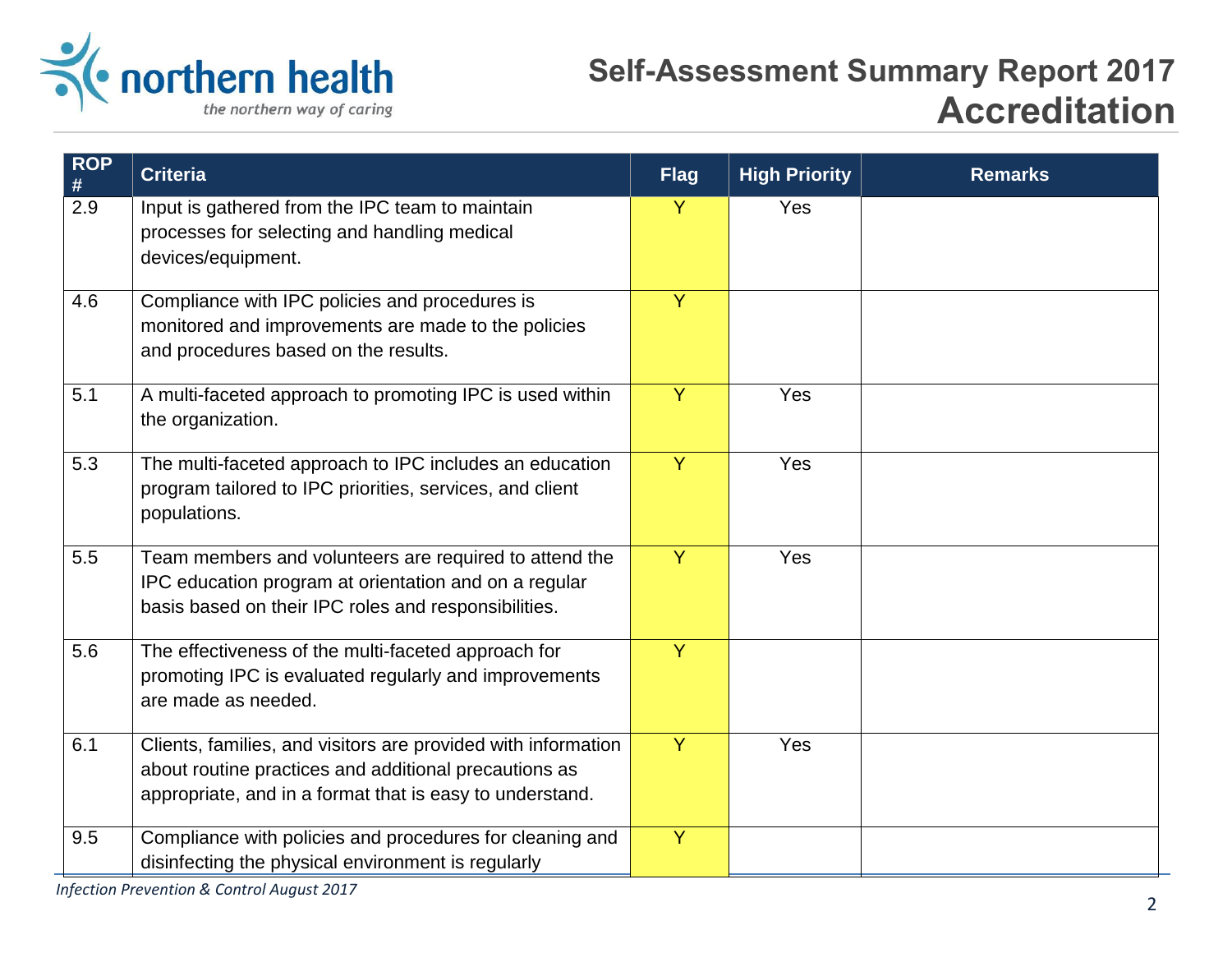

| $ROP$<br># | <b>Criteria</b>                                                                                                                                                                                                               | <b>Flag</b>    | <b>High Priority</b> | <b>Remarks</b> |
|------------|-------------------------------------------------------------------------------------------------------------------------------------------------------------------------------------------------------------------------------|----------------|----------------------|----------------|
|            | evaluated, with input from clients and families, and<br>improvements are made as needed.                                                                                                                                      |                |                      |                |
| 9.6        | When cleaning services are contracted to external<br>providers, a contract is established and maintained with<br>each provider that requires consistent levels of quality and<br>adherence to accepted standards of practice. | $\overline{Y}$ |                      |                |
| 9.7        | When cleaning services are contracted to external<br>providers, the quality of the services provided is regularly<br>monitored.                                                                                               | $\overline{Y}$ |                      |                |
| 13.6       | Information is communicated about outbreaks to clients,<br>families, team members, partners, other organizations,<br>and the community when appropriate.                                                                      | Y              |                      |                |
| 13.7       | Policies and procedures are regularly reviewed and<br>improvements are made as needed following each<br>outbreak.                                                                                                             | Y              |                      |                |
| 14.1       | There is a quality improvement plan for the IPC program.                                                                                                                                                                      | $\overline{Y}$ | Yes                  |                |
| 14.3       | Input is gathered from team members, volunteers, and<br>clients and families on components of the IPC program.                                                                                                                | $\overline{Y}$ |                      |                |
| 14.4       | The information collected about the IPC program is used<br>to identify successes and opportunities for improvement,<br>and to make improvements in a timely way.                                                              | Y              |                      |                |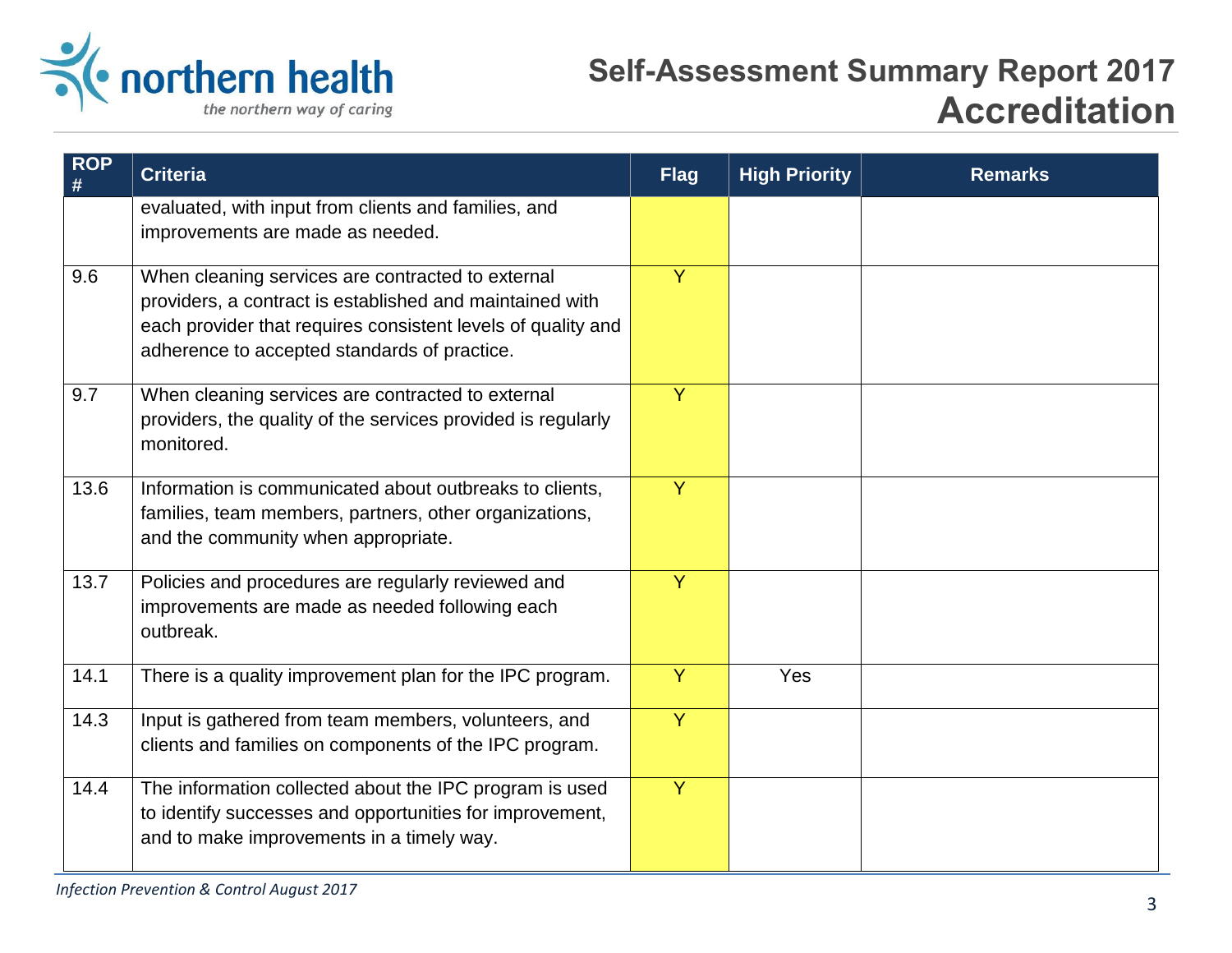

| <b>ROP</b><br># | <b>Criteria</b>                                                                                                                | <b>Flag</b> | <b>High Priority</b> | <b>Remarks</b> |
|-----------------|--------------------------------------------------------------------------------------------------------------------------------|-------------|----------------------|----------------|
| 14.5            | Results of evaluations are shared with team members,<br>volunteers, clients, and families.                                     | Y           |                      |                |
| 1.1             | IPC program components are regularly reviewed based<br>on a risk assessment and organizational priorities.                     | G           | Yes                  |                |
| 1.2             | Evidence and best practices in IPC are reviewed when<br>planning and developing the IPC program.                               | G           |                      |                |
| 2.1             | There is an IPC team responsible for planning,<br>developing, implementing and evaluating the IPC<br>program.                  | G           | Yes                  |                |
| 2.2             | There are one or more qualified IPC professionals as part<br>of the IPC team.                                                  | G           |                      |                |
| 2.8             | Environmental services and the IPC team are involved in<br>maintaining processes for laundry services and waste<br>management. | G           | Yes                  |                |
| 2.10            | Applicable standards for food safety are followed to<br>prevent food-borne illnesses.                                          | G           | Yes                  |                |
| 2.11            | Input is gathered from the IPC team when planning for<br>pandemics at the organizational level.                                | G           |                      |                |
| 3.1             | The organization partners with organizations across the<br>continuum of care to implement IPC activities.                      | G           |                      |                |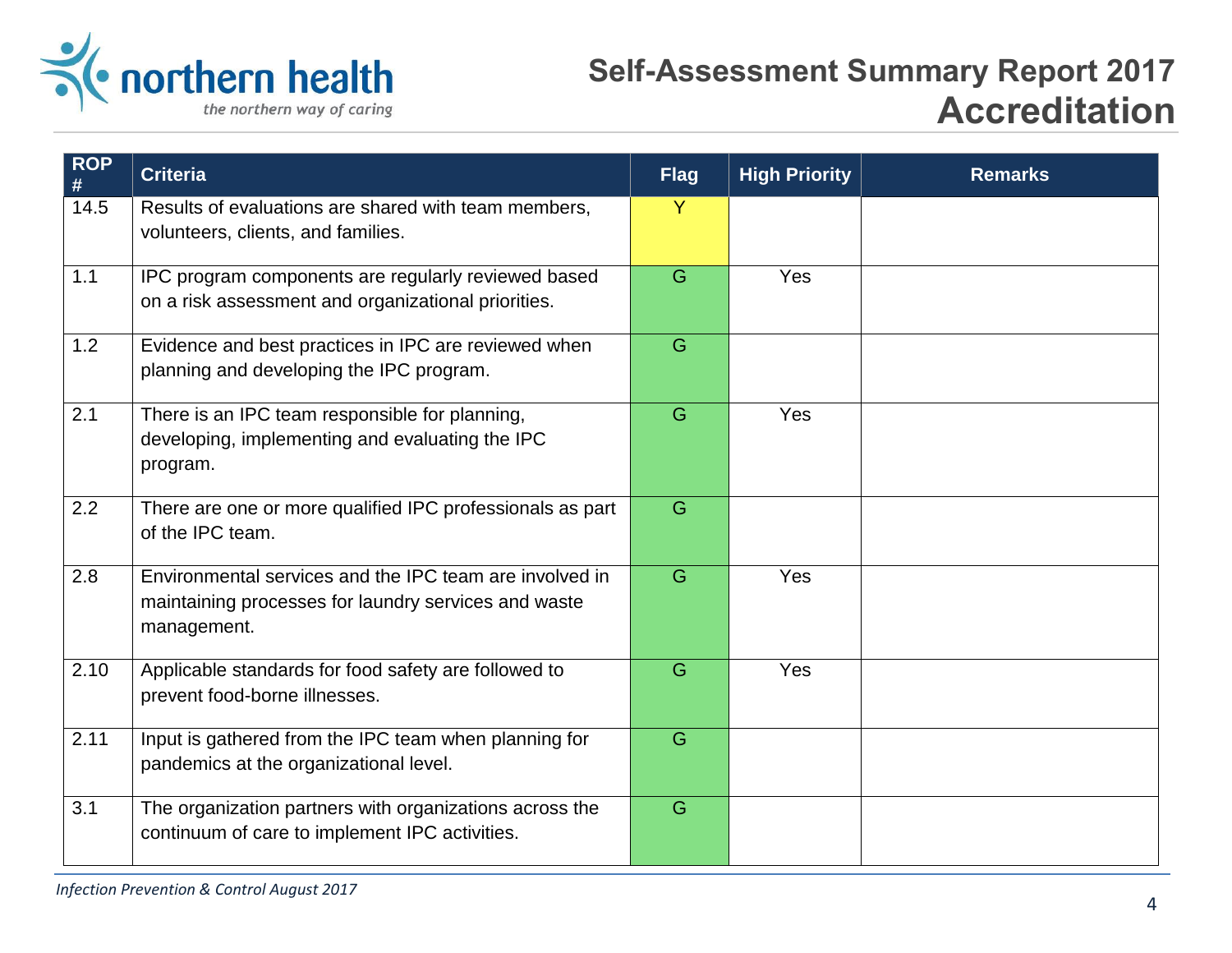

| <b>ROP</b><br>$\#$ | <b>Criteria</b>                                                                                                                                                                                   | <b>Flag</b> | <b>High Priority</b> | <b>Remarks</b> |
|--------------------|---------------------------------------------------------------------------------------------------------------------------------------------------------------------------------------------------|-------------|----------------------|----------------|
| 3.2                | Trends in health care-associated infections and significant<br>findings are shared with other organizations, public health<br>agencies, clients and families, and the community.                  | G           |                      |                |
| 4.1                | A risk assessment is completed to identify high-risk<br>activities, and the activities are addressed in policies and<br>procedures.                                                               | G           | Yes                  |                |
| 4.2                | There are policies and procedures that are in line with<br>applicable regulations, evidence and best practices, and<br>organizational priorities.                                                 | G           | Yes                  |                |
| 4.3                | There are policies and procedures for using aseptic<br>techniques when preparing, handling, and administering<br>sterile substances both within the preparation area and at<br>the point of care. | G           | Yes                  |                |
| 4.4                | There are policies and procedures for loaned, shared,<br>consigned, and leased medical devices.                                                                                                   | G           | Yes                  |                |
| 4.5                | Team members and volunteers are provided with access<br>to IPC policies and procedures.                                                                                                           | G           | Yes                  |                |
| 4.7                | IPC policies and procedures are updated regularly based<br>on changes to applicable regulations, evidence, and best<br>practices.                                                                 | G           | Yes                  |                |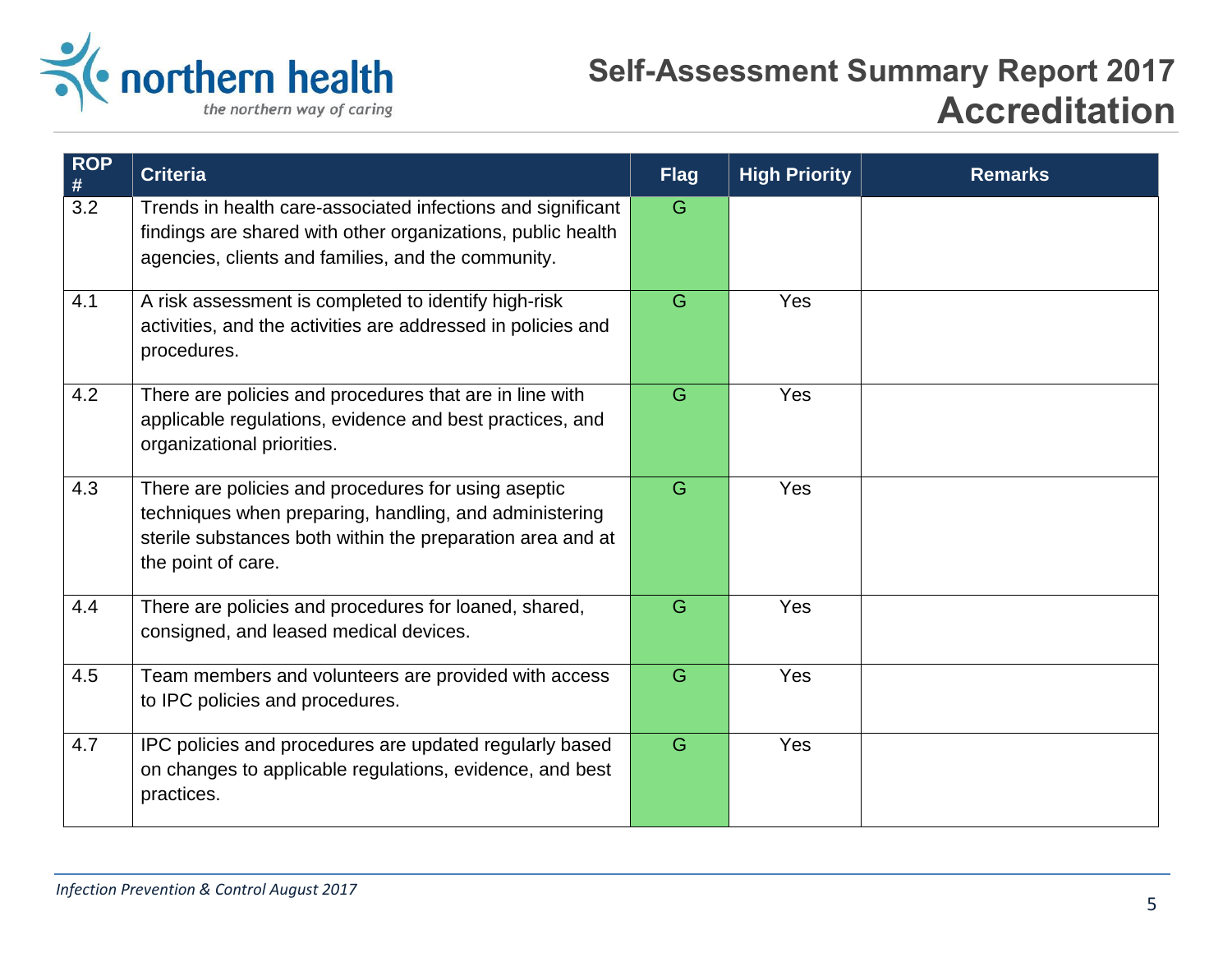

| $ROP$<br>#       | <b>Criteria</b>                                                                                                                                            | <b>Flag</b> | <b>High Priority</b> | <b>Remarks</b> |
|------------------|------------------------------------------------------------------------------------------------------------------------------------------------------------|-------------|----------------------|----------------|
| $\overline{5.4}$ | Information on how to safely perform high-risk activities is<br>provided, including appropriately using PPE as outlined in<br>its policies and procedures. | G           | Yes                  |                |
| 6.2              | Client, families, and visitors are provided with access to<br>hand hygiene resources and PPE based on the risk of<br>transmitting microorganisms.          | G           | Yes                  |                |
| 6.3              | Clients are screened to determine whether additional<br>precautions are required based on the risk of infection.                                           | G           | Yes                  |                |
| 7.1              | There are OHS policies and procedures to reduce the risk<br>of transmitting microorganisms among team members,<br>and clients.                             | G           | Yes                  |                |
| 7.2              | An immunization policy is developed or adopted to screen<br>and offer vaccinations to team members.                                                        | G           | Yes                  |                |
| 7.3              | There are policies and procedures for using PPE that are<br>appropriate to the task.                                                                       | G           | Yes                  |                |
| 7.4              | There are work restrictions that are in line with OHS<br>guidelines for team members, and volunteers with<br>transmissible infections.                     | G           | Yes                  |                |
| 7.5              | Policies, procedures, and legal requirements are followed<br>when handling bio-hazardous materials.                                                        | G           | Yes                  |                |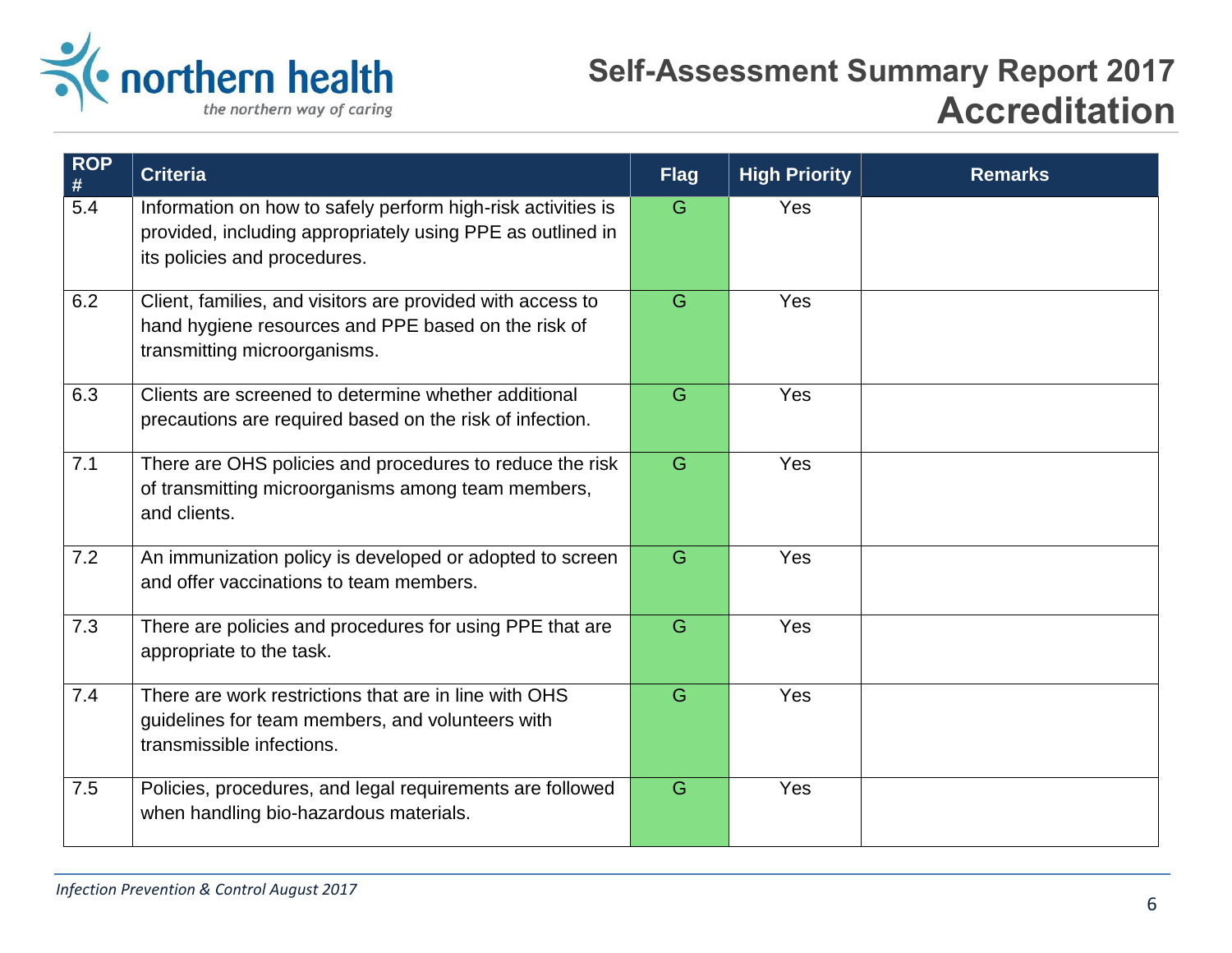

| $ROP$<br># | <b>Criteria</b>                                                                                                                                                                                                                                                                                                                                        | <b>Flag</b> | <b>High Priority</b> | <b>Remarks</b> |
|------------|--------------------------------------------------------------------------------------------------------------------------------------------------------------------------------------------------------------------------------------------------------------------------------------------------------------------------------------------------------|-------------|----------------------|----------------|
| 7.6        | There are policies and procedures for disposing of sharps<br>at the point of use in appropriate puncture-, spill-, and<br>tamper-resistant sharps containers.                                                                                                                                                                                          | G           | Yes                  |                |
| 7.7        | Safety engineered devices for sharps are used.                                                                                                                                                                                                                                                                                                         | G           | Yes                  |                |
| 8.1.1      | Team members and volunteers are provided with<br>education about the hand-hygiene protocol.                                                                                                                                                                                                                                                            | G           | Yes                  |                |
| 8.2        | There is a process to select and review products for hand<br>hygiene, including alcohol-based hand rubs and hand<br>soaps.                                                                                                                                                                                                                             | G           |                      |                |
| 8.3        | Team members, client, families, and volunteers have<br>access to alcohol-based hand rubs at the point of care.                                                                                                                                                                                                                                         | G           | Yes                  |                |
| 8.4        | Team members, and volunteers have access to dedicated<br>hand-washing sinks.                                                                                                                                                                                                                                                                           | G           |                      |                |
| 8.5        | Reminders are posted about the proper techniques for<br>hand-washing and using alcohol-based hand rubs.                                                                                                                                                                                                                                                | G           |                      |                |
| 8.6.1      | Compliance with accepted hand-hygiene practices is<br>measured using direct observation (audit). For<br>organizations that provide services in clients' homes, a<br>combination of two or more alternative methods may be<br>used, for example:<br>• Team members recording their own compliance with<br>accepted hand-hygiene practices (self-audit). | G           | Yes                  |                |

*Infection Prevention & Control August 2017*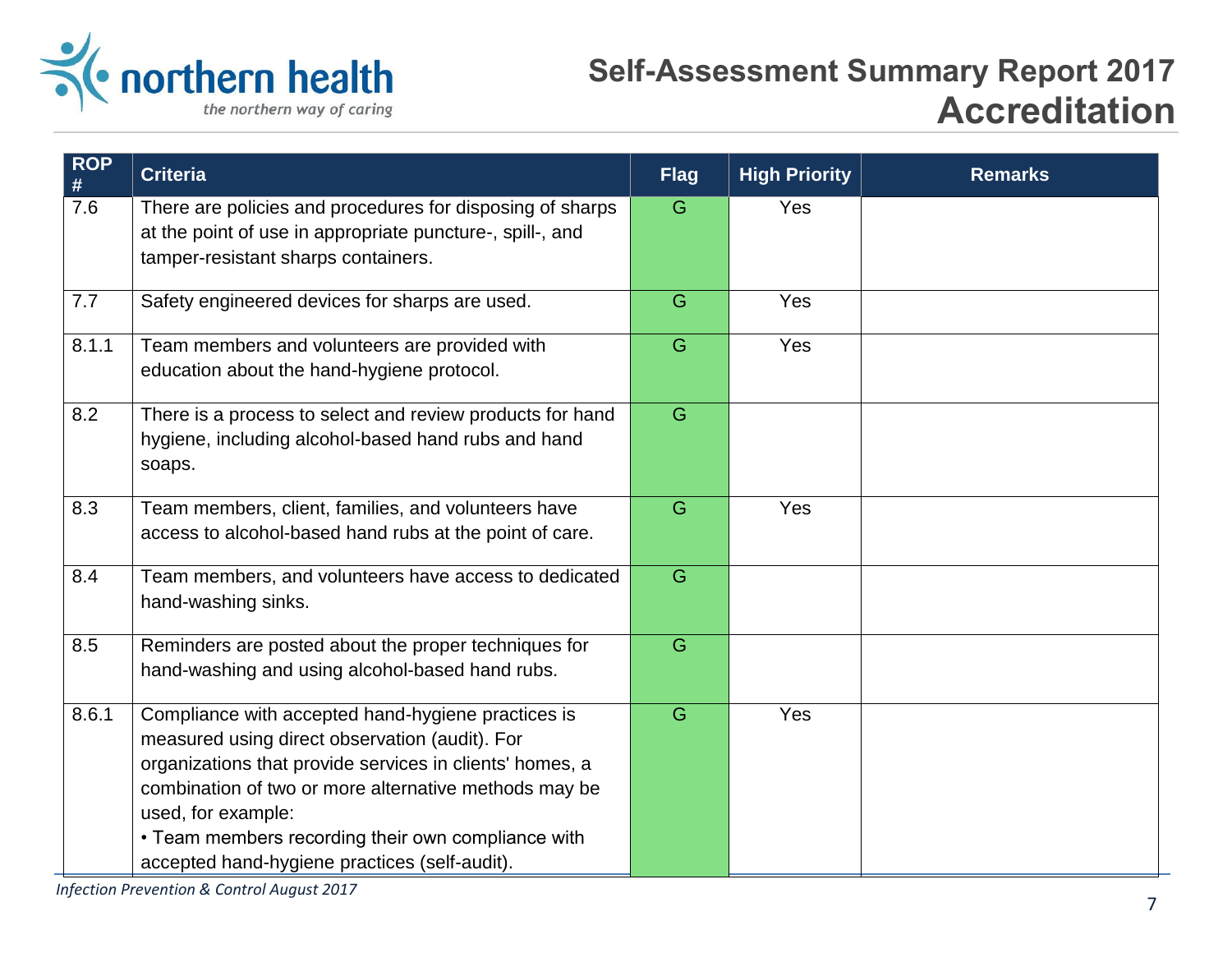

| $ROP$<br># | <b>Criteria</b>                                                                                                                                                                                                                                  | <b>Flag</b> | <b>High Priority</b> | <b>Remarks</b> |
|------------|--------------------------------------------------------------------------------------------------------------------------------------------------------------------------------------------------------------------------------------------------|-------------|----------------------|----------------|
|            | • Measuring product use.<br>• Questions on client satisfaction surveys that ask about<br>team members' hand-hygiene compliance.<br>. Measuring the quality of hand-hygiene techniques (e.g.,<br>through the use of ultraviolet gels or lotions). |             |                      |                |
| 8.6.2      | Hand-hygiene compliance results are shared with team<br>members and volunteers.                                                                                                                                                                  | G           | Yes                  |                |
| 8.6.3      | Hand-hygiene compliance results are used to make<br>improvements to hand-hygiene practices.                                                                                                                                                      | G           | Yes                  |                |
| 9.1        | The areas in the physical environment are categorized<br>based on the risk of infection to determine the necessary<br>frequency of cleaning, the level of disinfection, and the<br>number of environmental services team members<br>required.    | G           | Yes                  |                |
| 9.2        | Roles and responsibilities are assigned for cleaning and<br>disinfecting the physical environment.                                                                                                                                               | G           |                      |                |
| 9.3        | There are policies and procedures for cleaning and<br>disinfecting the physical environment and documenting<br>this information.                                                                                                                 | G           | Yes                  |                |
| 9.4        | There are policies and procedures for cleaning and<br>disinfecting the rooms of clients who are on additional<br>precautions.                                                                                                                    | G           | Yes                  |                |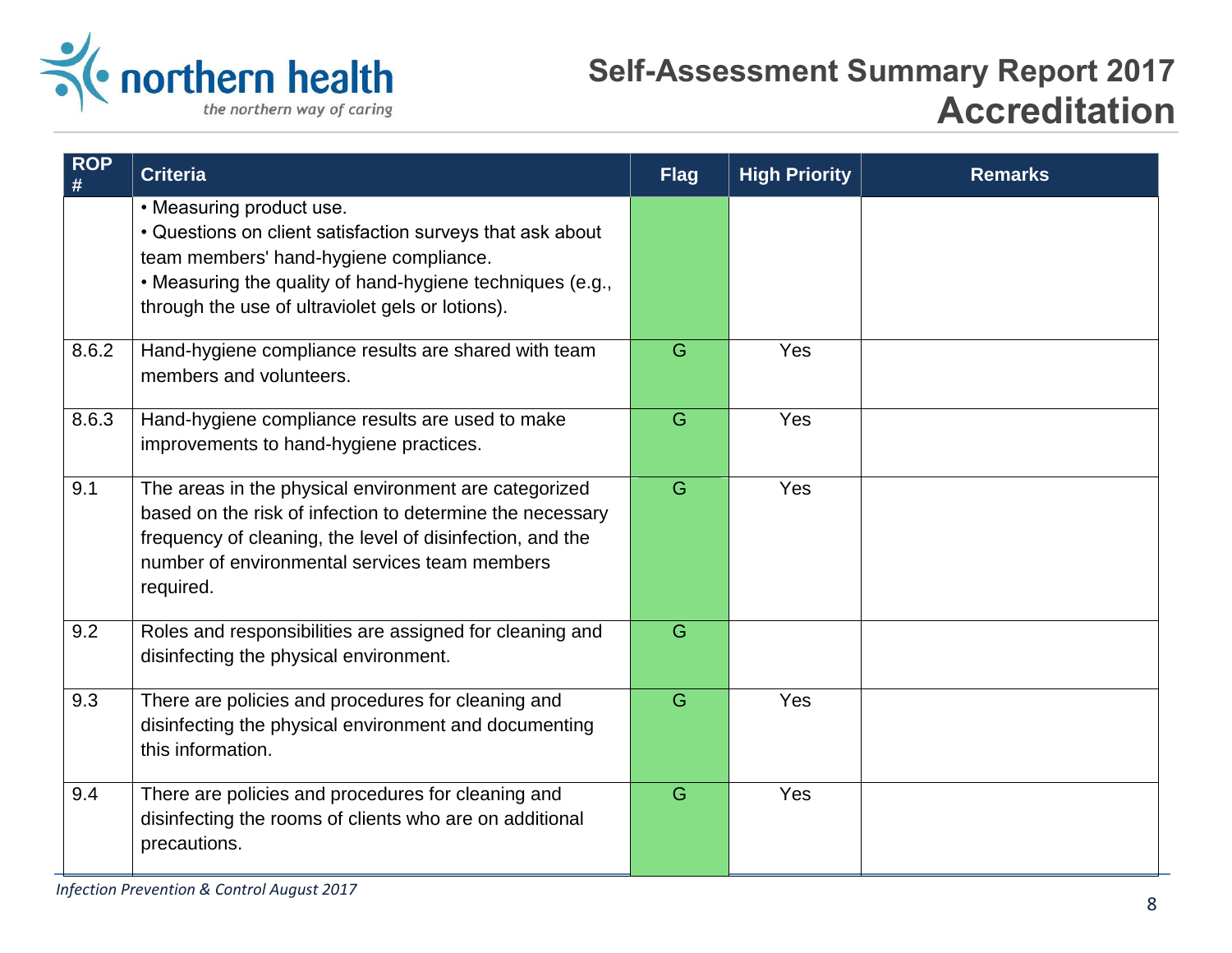

| <b>ROP</b><br>$\#$ | <b>Criteria</b>                                                                                                                                                                          | <b>Flag</b> | <b>High Priority</b> | <b>Remarks</b> |
|--------------------|------------------------------------------------------------------------------------------------------------------------------------------------------------------------------------------|-------------|----------------------|----------------|
| 12.1               | There is a surveillance plan that is in line with applicable<br>regulations, evidence and best practices, and<br>organizational priorities.                                              | G           | Yes                  |                |
| 12.2.1             | Health care-associated infection rates are tracked.                                                                                                                                      | G           | Yes                  |                |
| 12.2.2             | Outbreaks are analyzed and recommendations are made<br>to prevent recurrences.                                                                                                           | G           | Yes                  |                |
| 12.2.3             | Information about relevant health care-associated<br>infections and recommendations from outbreak reviews<br>are shared with team members, senior leadership, and<br>the governing body. | G           | Yes                  |                |
| 12.3               | There is a process to promptly detect suspected health<br>care-associated infections in the organization.                                                                                | G           | Yes                  |                |
| 12.4               | There is access to a microbiology laboratory that offers<br>expertise to the organization about identifying health care-<br>associated infections.                                       | G           | Yes                  |                |
| $12.5$             | Those responsible for receiving and responding to<br>information about suspected health care-associated<br>infections are identified.                                                    | G           |                      |                |
| 12.6               | The source or cause of health care-associated infections<br>is investigated.                                                                                                             | G           | Yes                  |                |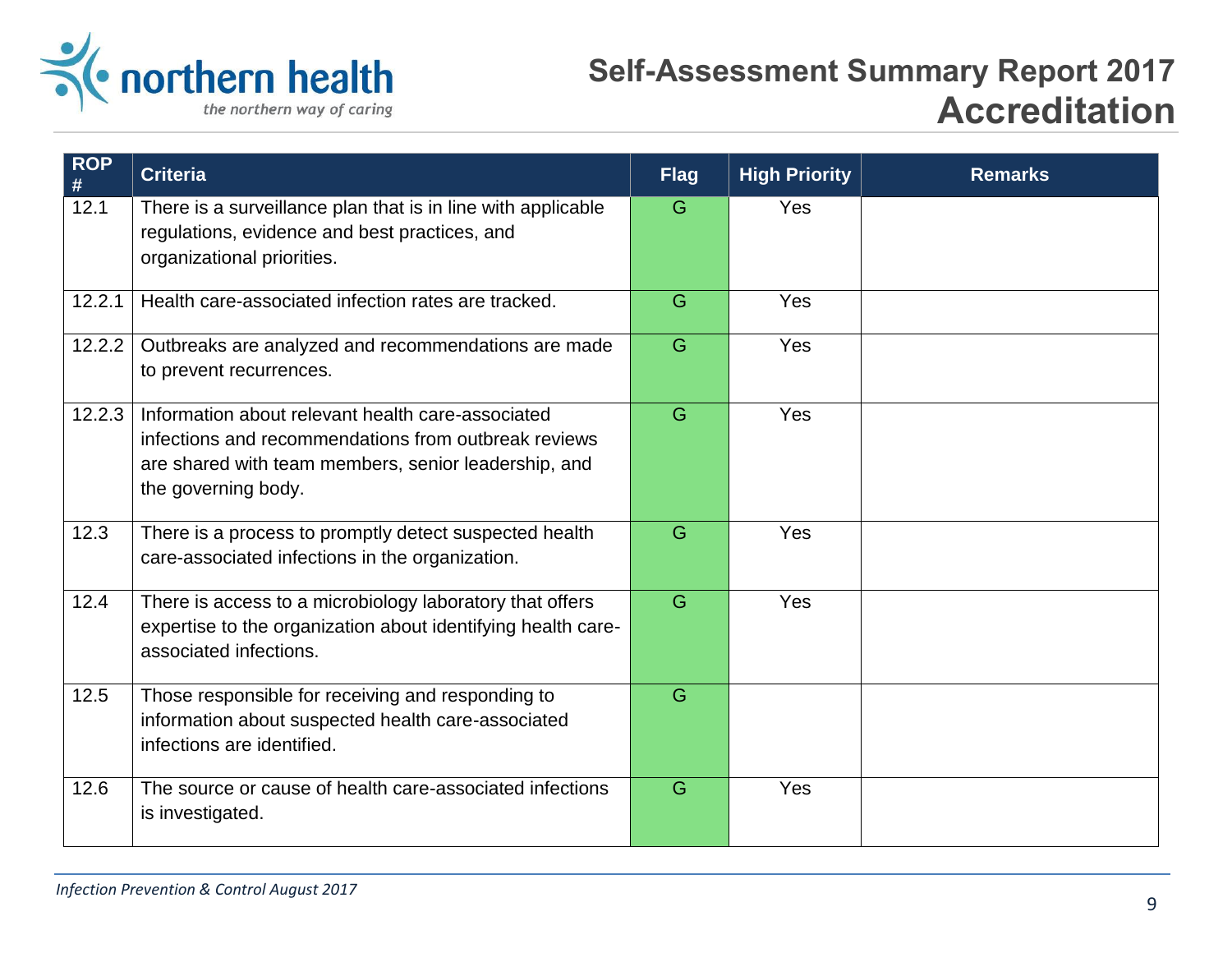

| <b>ROP</b><br>$\#$ | <b>Criteria</b>                                                                                                                                                                                                          | <b>Flag</b> | <b>High Priority</b> | <b>Remarks</b> |
|--------------------|--------------------------------------------------------------------------------------------------------------------------------------------------------------------------------------------------------------------------|-------------|----------------------|----------------|
| 12.7               | There are policies and procedures to contain and prevent<br>the transmission of microorganisms by applying routine<br>practices to all clients and additional precautions as<br>necessary.                               | G           | Yes                  |                |
| 12.8               | IPC or public health experts are consulted with to control<br>health care-associated infections, and the necessary<br>information is reported to the appropriate authorities in<br>line with the applicable regulations. | G           | Yes                  |                |
| 12.9               | Standard definitions and accepted statistical techniques<br>are used to share and compare information about health<br>care-associated infections.                                                                        | G           |                      |                |
| 12.10              | The results of investigations are used to improve<br>programs, policies, or procedures, and to prevent health<br>care-associated infections from recurring.                                                              | G           |                      |                |
| 13.1               | There are policies and procedures for identifying and<br>responding to outbreaks in line with applicable<br>regulations.                                                                                                 | G           | Yes                  |                |
| 13.2               | Team members and volunteers are provided with access<br>to policies and procedures for identifying and managing<br>outbreaks.                                                                                            | G           | Yes                  |                |